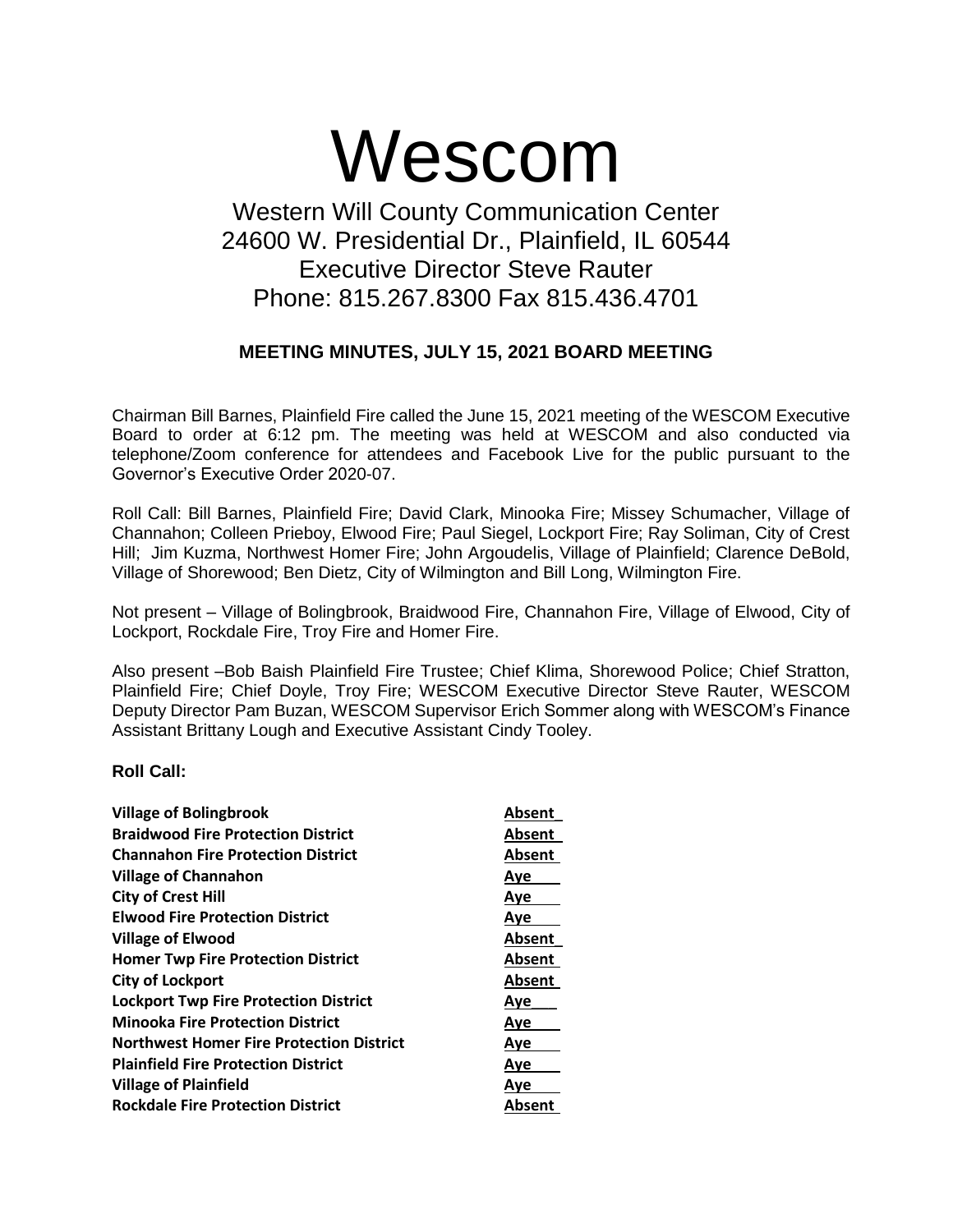| <b>Village of Shorewood</b>                | Ave    |
|--------------------------------------------|--------|
| <b>Troy Twp Fire Protection District</b>   | Absent |
| <b>Wilmington Fire Protection District</b> | Ave    |
| <b>City of Wilmington</b>                  | Ave    |

#### **Quorum established.**

Public Input – None

Consent Agenda Items – January 21, 2021 Annual meeting minutes, Receive, accept, and place on file the retirement notification from Executive Director Steve Rauter effective September 24, 2021, and rescission of Resolution No. R-2020-03-31-01, a resolution to declare a civil emergency relative to the novel corona virus pending state and county action to cancel the Declaration of Disaster.

#### **A motion was made by Dave Clark, Minooka Fire to approve the consent agenda as presented seconded by Bill Long, Wilmington Fire.**

**Roll Call Vote:**

| <b>Village of Bolingbrook</b>                   | Absent     |
|-------------------------------------------------|------------|
| <b>Braidwood Fire Protection District</b>       | Absent     |
| <b>Channahon Fire Protection District</b>       | Absent     |
| <b>Village of Channahon</b>                     | Aye        |
| <b>City of Crest Hill</b>                       | <u>Aye</u> |
| <b>Elwood Fire Protection District</b>          | Aye        |
| Village of Elwood                               | Absent     |
| <b>Homer Twp Fire Protection District</b>       | Absent     |
| <b>City of Lockport</b>                         | Absent     |
| <b>Lockport Twp Fire Protection District</b>    | Aye        |
| <b>Minooka Fire Protection District</b>         | Aye        |
| <b>Northwest Homer Fire Protection District</b> | Aye        |
| <b>Plainfield Fire Protection District</b>      | Aye        |
| <b>Village of Plainfield</b>                    | Aye        |
| <b>Rockdale Fire Protection District</b>        | Absent     |
| <b>Village of Shorewood</b>                     | Aye        |
| <b>Troy Twp Fire Protection District</b>        | Absent     |
| <b>Wilmington Fire Protection District</b>      | Aye        |
| <b>City of Wilmington</b>                       | Aye        |

| Ave | Nav | <b>Present</b> | <b>Not Present</b> |  |
|-----|-----|----------------|--------------------|--|
|     |     |                |                    |  |

**Motion carried.**

Unfinished Business – None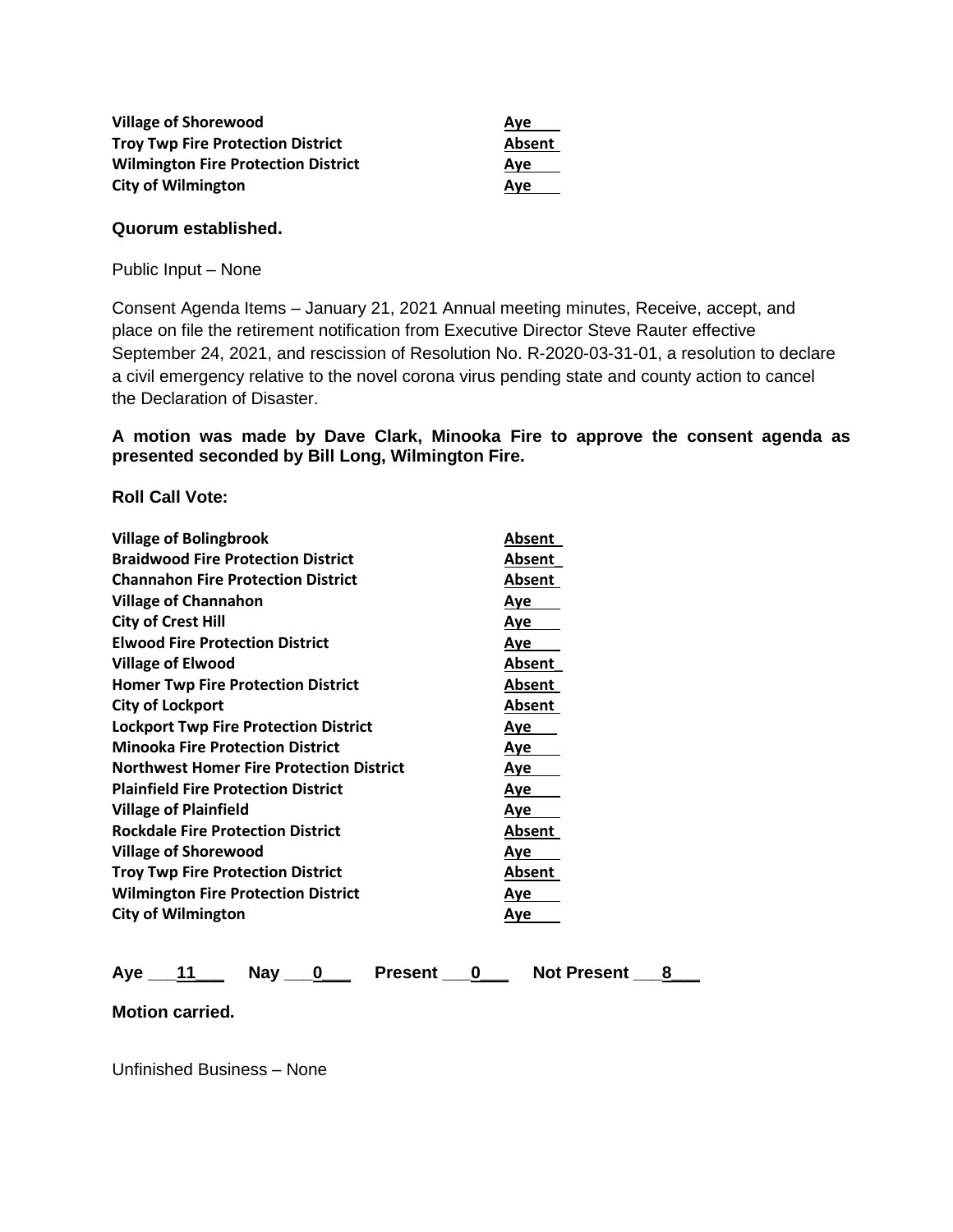New Business – Discussion on the replacement/hiring plan for Executive Director Position. May need to hold a Special Executive Board meeting to present selection to Board.

#### **A motion was made by Paul Siegel, Lockport Fire to enter into a closed meeting pursuant to the Open Meetings Act, 5 ILCS 120, Section 2, (c) 11 to discuss the status of litigation and the wage and benefits of employees seconded by Dave Clark, Minooka Fire.**

**Roll Call Vote:**

| <b>Village of Bolingbrook</b>                       | Absent                  |
|-----------------------------------------------------|-------------------------|
| <b>Braidwood Fire Protection District</b>           | <b>Absent</b>           |
| <b>Channahon Fire Protection District</b>           | Absent                  |
| <b>Village of Channahon</b>                         | <u>Aye</u>              |
| <b>City of Crest Hill</b>                           | Aye                     |
| <b>Elwood Fire Protection District</b>              | Aye                     |
| <b>Village of Elwood</b>                            | Absent                  |
| <b>Homer Twp Fire Protection District</b>           | <b>Absent</b>           |
| <b>City of Lockport</b>                             | Absent                  |
| <b>Lockport Twp Fire Protection District</b>        | <u>Aye</u>              |
| <b>Minooka Fire Protection District</b>             | <u>Aye</u>              |
| <b>Northwest Homer Fire Protection District</b>     | Aye                     |
| <b>Plainfield Fire Protection District</b>          | Aye                     |
| <b>Village of Plainfield</b>                        | <u>Aye</u>              |
| <b>Rockdale Fire Protection District</b>            | Absent                  |
| <b>Village of Shorewood</b>                         | Aye                     |
| <b>Troy Twp Fire Protection District</b>            | <b>Absent</b>           |
| <b>Wilmington Fire Protection District</b>          | <u>Aye</u>              |
| <b>City of Wilmington</b>                           | Aye                     |
| <b>Nay</b><br><b>Present</b><br>11<br>Ave<br>0<br>0 | <b>Not Present</b><br>8 |

**Motion carried.**

**A motion was made by Paul Siegel, Lockport Fire to reconvene to open session seconded by Bill Long, Wilmington Fire.**

**Roll Call Vote:**

| <b>Village of Bolingbrook</b>                | Absent |
|----------------------------------------------|--------|
| <b>Braidwood Fire Protection District</b>    | Absent |
| <b>Channahon Fire Protection District</b>    | Absent |
| <b>Village of Channahon</b>                  | Aye    |
| <b>City of Crest Hill</b>                    | Aye    |
| <b>Elwood Fire Protection District</b>       | Aye    |
| <b>Village of Elwood</b>                     | Absent |
| <b>Homer Twp Fire Protection District</b>    | Absent |
| <b>City of Lockport</b>                      | Absent |
| <b>Lockport Twp Fire Protection District</b> | Ave    |
| <b>Minooka Fire Protection District</b>      | Ave    |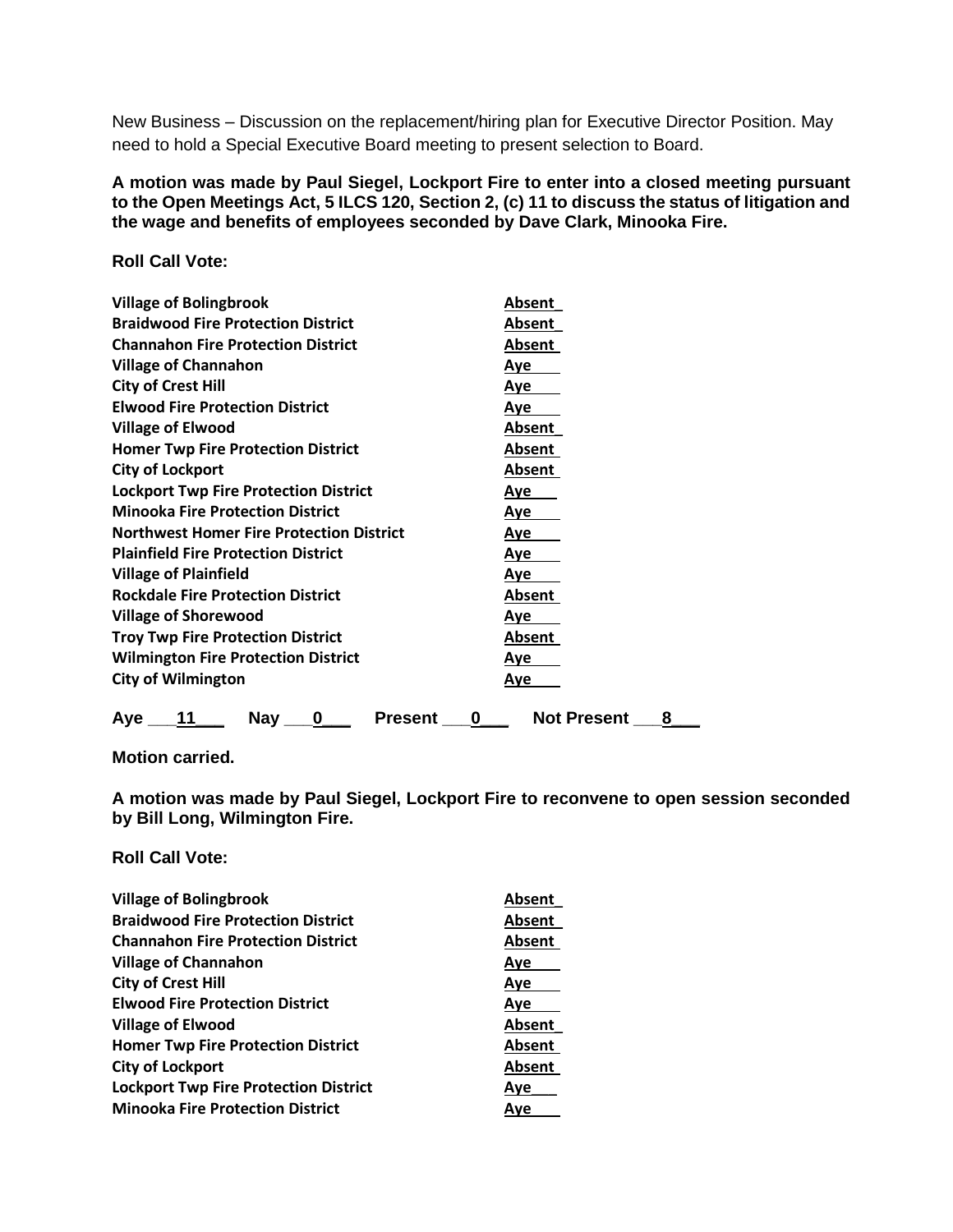| <b>Northwest Homer Fire Protection District</b> | Aye                |
|-------------------------------------------------|--------------------|
| <b>Plainfield Fire Protection District</b>      | Ave                |
| <b>Village of Plainfield</b>                    | Aye                |
| <b>Rockdale Fire Protection District</b>        | Absent             |
| <b>Village of Shorewood</b>                     | Ave                |
| <b>Troy Twp Fire Protection District</b>        | Absent             |
| <b>Wilmington Fire Protection District</b>      | Ave                |
| <b>City of Wilmington</b>                       | Ave                |
| <b>Nay</b><br>Aye<br><b>Present</b>             | <b>Not Present</b> |

#### **Motion carried.**

No action to be taken as a result of closed session.

For the Good of the Order – Dan Anderson is no longer an officer on our Board and his seat will need to be replaced.

Missey Schumacher thanked Executive Director Rauter for his years of service and all his time put into WESCOM.

**There being no further business, a motion was made by Bill Long, Wilmington Fire to adjourn the meeting at 6:36p.m. seconded by Dave Clark, Minooka Fire all in favor.** 

**Roll Call Vote:**

| <b>Village of Bolingbrook</b>                   | Absent                  |
|-------------------------------------------------|-------------------------|
| <b>Braidwood Fire Protection District</b>       | Absent                  |
| <b>Channahon Fire Protection District</b>       | Absent                  |
| <b>Village of Channahon</b>                     | Aye                     |
| <b>City of Crest Hill</b>                       | <u>Aye</u>              |
| <b>Elwood Fire Protection District</b>          | <u>Aye</u>              |
| <b>Village of Elwood</b>                        | Absent                  |
| <b>Homer Twp Fire Protection District</b>       | Absent                  |
| <b>City of Lockport</b>                         | Absent                  |
| <b>Lockport Twp Fire Protection District</b>    | Aye                     |
| <b>Minooka Fire Protection District</b>         | Aye                     |
| <b>Northwest Homer Fire Protection District</b> | Aye                     |
| <b>Plainfield Fire Protection District</b>      | <u>Aye</u>              |
| <b>Village of Plainfield</b>                    | Aye                     |
| <b>Rockdale Fire Protection District</b>        | Absent                  |
| <b>Village of Shorewood</b>                     | <u>Aye</u>              |
| <b>Troy Twp Fire Protection District</b>        | Absent                  |
| <b>Wilmington Fire Protection District</b>      | Aye                     |
| <b>City of Wilmington</b>                       | <u>Aye</u>              |
| 11<br><b>Nay</b><br>Present<br>Aye<br>0<br>0    | <b>Not Present</b><br>8 |

**Motion carried.**